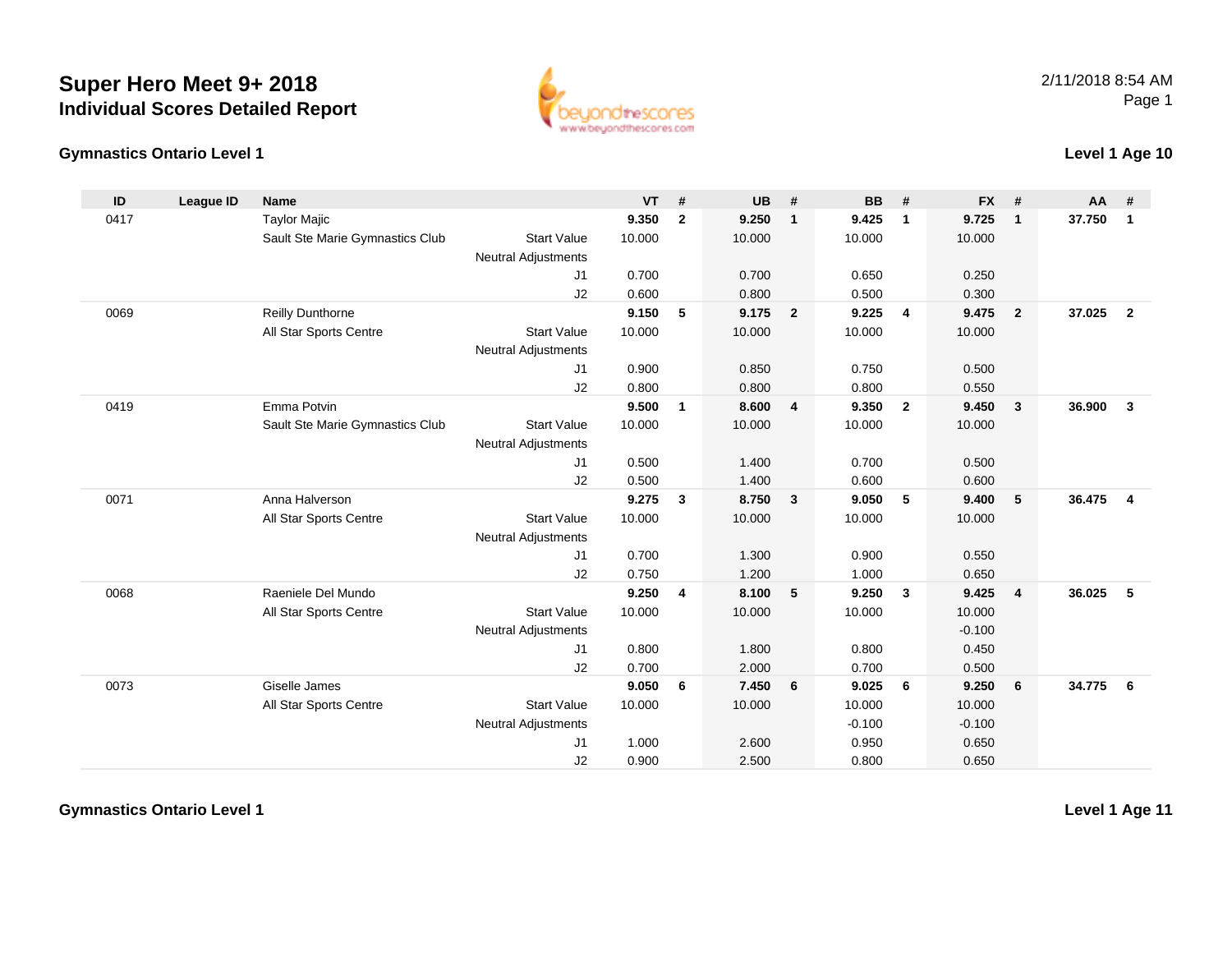

| ID   | League ID | Name                              |                     | $VT$ # |                | <b>UB</b> | #            | <b>BB</b> | #            | <b>FX</b> | #                       | AA     | #                       |
|------|-----------|-----------------------------------|---------------------|--------|----------------|-----------|--------------|-----------|--------------|-----------|-------------------------|--------|-------------------------|
| 0067 |           | Claire Boese                      |                     | 9.375  | 1              | 9.450     | 1            | 8.950     | 3            | 9.600     | $\overline{2}$          | 37.375 | $\overline{\mathbf{1}}$ |
|      |           | All Star Sports Centre            | <b>Start Value</b>  | 10.000 |                | 10.000    |              | 10.000    |              | 10.000    |                         |        |                         |
|      |           |                                   | Neutral Adjustments |        |                |           |              |           |              |           |                         |        |                         |
|      |           |                                   | J1                  | 0.600  |                | 0.500     |              | 1.000     |              | 0.350     |                         |        |                         |
|      |           |                                   | J2                  | 0.650  |                | 0.600     |              | 1.100     |              | 0.450     |                         |        |                         |
| 0425 |           | Kylee Elliott                     |                     | 9.125  | 3              | 8.800     | 3            | 9.325     | 1            | 9.675     | $\overline{\mathbf{1}}$ | 36.925 | $\overline{\mathbf{2}}$ |
|      |           | Sault Ste Marie Gymnastics Club   | <b>Start Value</b>  | 10.000 |                | 10.000    |              | 10.000    |              | 10.000    |                         |        |                         |
|      |           |                                   | Neutral Adjustments |        |                |           |              |           |              |           |                         |        |                         |
|      |           |                                   | J1                  | 0.850  |                | 1.200     |              | 0.700     |              | 0.350     |                         |        |                         |
|      |           |                                   | J2                  | 0.900  |                | 1.200     |              | 0.650     |              | 0.300     |                         |        |                         |
| 0423 |           | Paige Gardner                     |                     | 9.000  | 4              | 8.900     | $\mathbf{2}$ | 9.200     | $\mathbf{2}$ | 9.375     | $\mathbf{3}$            | 36.475 | - 3                     |
|      |           | Sault Ste Marie Gymnastics Club   | <b>Start Value</b>  | 10.000 |                | 10.000    |              | 10.000    |              | 10.000    |                         |        |                         |
|      |           |                                   | Neutral Adjustments |        |                |           |              |           |              |           |                         |        |                         |
|      |           |                                   | J <sub>1</sub>      | 1.000  |                | 1.100     |              | 0.700     |              | 0.650     |                         |        |                         |
|      |           |                                   | J2                  | 1.000  |                | 1.100     |              | 0.900     |              | 0.600     |                         |        |                         |
| 0148 |           | Kamryn Bell                       |                     | 9.300  | $\overline{2}$ | 8.400     | 4            | 8.450     | 4            | 8.775     | $\overline{4}$          | 34.925 | -4                      |
|      |           | <b>Chatham Inspire Gymnastics</b> | <b>Start Value</b>  | 10.000 |                | 10.000    |              | 10.000    |              | 10.000    |                         |        |                         |
|      |           |                                   | Neutral Adjustments |        |                |           |              | $-0.100$  |              |           |                         |        |                         |
|      |           |                                   | J1                  | 0.700  |                | 1.600     |              | 1.400     |              | 1.300     |                         |        |                         |
|      |           |                                   | J2                  | 0.700  |                | 1.600     |              | 1.500     |              | 1.150     |                         |        |                         |

### **Gymnastics Ontario Level 1**

**Level 1 Age 12**

| ID   | League ID | <b>Name</b>                |                            | $VT$ #  | <b>UB</b> | #   | <b>BB</b> | #                       | <b>FX</b> | #                       | $AA$ # |                         |
|------|-----------|----------------------------|----------------------------|---------|-----------|-----|-----------|-------------------------|-----------|-------------------------|--------|-------------------------|
| 0051 |           | Victoria Watkins           |                            | 9.525   | 9.150     | - 1 | 9.050     |                         | 9.650     |                         | 37.375 |                         |
|      |           | All Star Sports Centre     | <b>Start Value</b>         | 10.000  | 10.000    |     | 10.000    |                         | 10.000    |                         |        |                         |
|      |           |                            | Neutral Adjustments        |         |           |     |           |                         |           |                         |        |                         |
|      |           |                            | J1                         | 0.450   | 0.800     |     | 1.000     |                         | 0.250     |                         |        |                         |
|      |           |                            | J2                         | 0.500   | 0.900     |     | 0.900     |                         | 0.450     |                         |        |                         |
| 0507 |           | Ayla Mailloux              |                            | 9.250 2 | 7.400 2   |     | 8.350     | $\overline{\mathbf{2}}$ | 8.500     | $\overline{\mathbf{2}}$ | 33.500 | $\overline{\mathbf{2}}$ |
|      |           | Chatham Inspire Gymnastics | <b>Start Value</b>         | 10.000  | 10.000    |     | 10.000    |                         | 10.000    |                         |        |                         |
|      |           |                            | <b>Neutral Adjustments</b> |         |           |     |           |                         |           |                         |        |                         |
|      |           |                            | J1                         | 0.700   | 2.400     |     | 1.600     |                         | 1.650     |                         |        |                         |
|      |           |                            | J2                         | 0.800   | 2.800     |     | 1.700     |                         | 1.350     |                         |        |                         |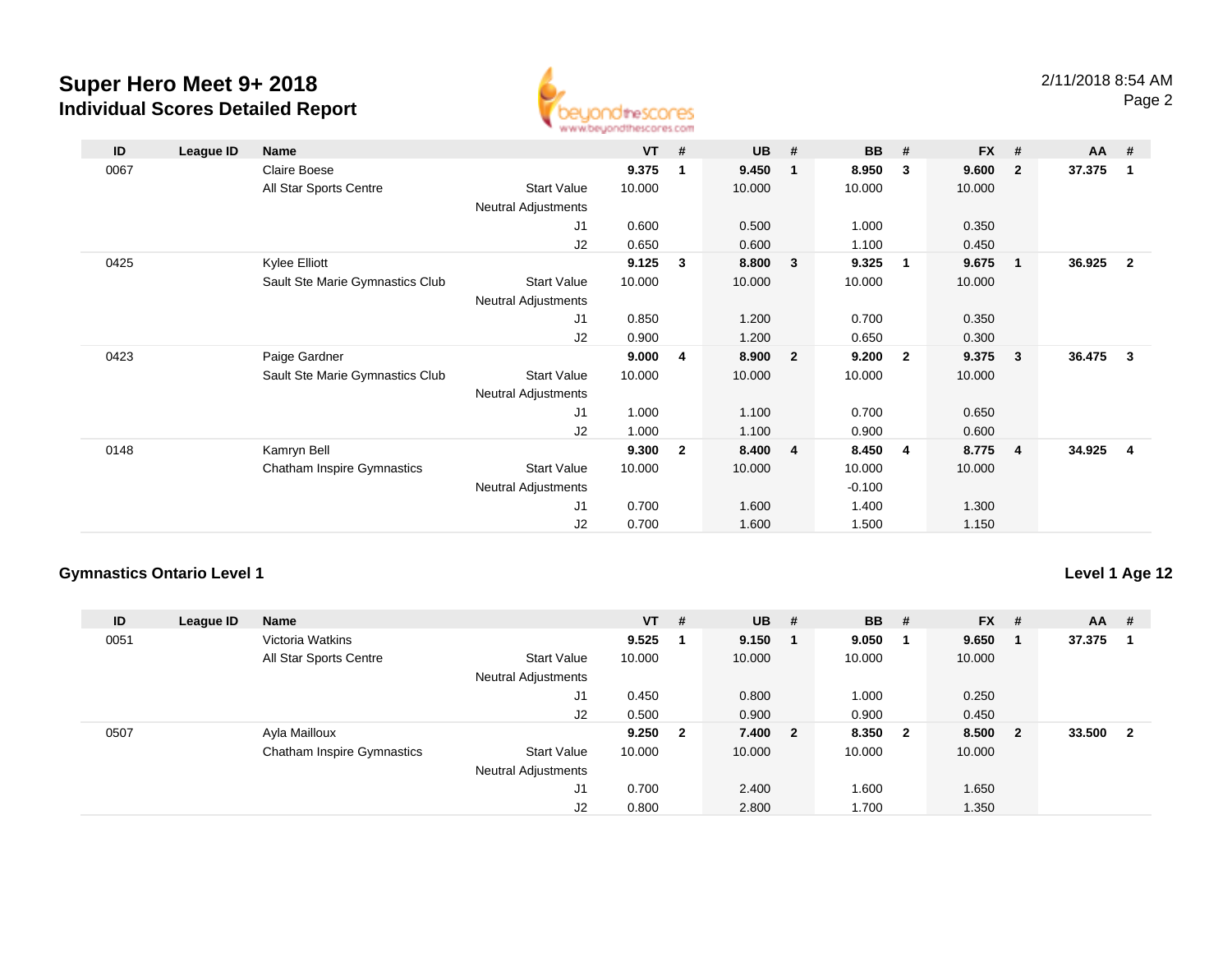



## **Level 1 Age 9 A**

| ID   | League ID | <b>Name</b>                     |                            | <b>VT</b> | #              | <b>UB</b> | #              | <b>BB</b> | #              | <b>FX</b> | #                       | AA     | #                       |
|------|-----------|---------------------------------|----------------------------|-----------|----------------|-----------|----------------|-----------|----------------|-----------|-------------------------|--------|-------------------------|
| 0076 |           | Salena Yeechuck                 |                            | 9.475     | $\mathbf{1}$   | 9.550     | $\mathbf{1}$   | 9.250     | $\overline{2}$ | 9.350     | 5                       | 37.625 | $\mathbf{1}$            |
|      |           | All Star Sports Centre          | <b>Start Value</b>         | 10.000    |                | 10.000    |                | 10.000    |                | 10.000    |                         |        |                         |
|      |           |                                 | Neutral Adjustments        |           |                |           |                |           |                |           |                         |        |                         |
|      |           |                                 | J1                         | 0.550     |                | 0.500     |                | 0.800     |                | 0.600     |                         |        |                         |
|      |           |                                 | J2                         | 0.500     |                | 0.400     |                | 0.700     |                | 0.700     |                         |        |                         |
| 0080 |           | <b>Milan Ennevor</b>            |                            | 9.125     | 4              | 9.375     | $\overline{2}$ | 9.325     | $\overline{1}$ | 9.550     | $\overline{\mathbf{3}}$ | 37.375 | $\overline{\mathbf{2}}$ |
|      |           | All Star Sports Centre          | <b>Start Value</b>         | 10.000    |                | 10.000    |                | 10.000    |                | 10.000    |                         |        |                         |
|      |           |                                 | Neutral Adjustments        |           |                |           |                |           |                |           |                         |        |                         |
|      |           |                                 | J1                         | 0.850     |                | 0.650     |                | 0.750     |                | 0.400     |                         |        |                         |
|      |           |                                 | J2                         | 0.900     |                | 0.600     |                | 0.600     |                | 0.500     |                         |        |                         |
| 0414 |           | Harlyn King                     |                            | 9.375     | 3              | 9.325     | 3              | 8.800     | 5              | 9.750     | $\overline{\mathbf{1}}$ | 37.250 | $\overline{\mathbf{3}}$ |
|      |           | Sault Ste Marie Gymnastics Club | <b>Start Value</b>         | 10.000    |                | 10.000    |                | 10.000    |                | 10.000    |                         |        |                         |
|      |           |                                 | <b>Neutral Adjustments</b> |           |                |           |                | $-0.100$  |                |           |                         |        |                         |
|      |           |                                 | J1                         | 0.650     |                | 0.850     |                | 1.100     |                | 0.250     |                         |        |                         |
|      |           |                                 | J2                         | 0.600     |                | 0.500     |                | 1.100     |                | 0.250     |                         |        |                         |
| 0418 |           | Attiyah Hernandez-Jimenez       |                            | 9.125     | 4              | 8.975     | $\overline{4}$ | 9.125     | $\mathbf{3}$   | 9.700     | $\overline{\mathbf{2}}$ | 36.925 | $\overline{4}$          |
|      |           | Sault Ste Marie Gymnastics Club | <b>Start Value</b>         | 10.000    |                | 10.000    |                | 10.000    |                | 10.000    |                         |        |                         |
|      |           |                                 | <b>Neutral Adjustments</b> |           |                |           |                | $-0.100$  |                |           |                         |        |                         |
|      |           |                                 | J1                         | 0.850     |                | 1.050     |                | 0.750     |                | 0.300     |                         |        |                         |
|      |           |                                 | J2                         | 0.900     |                | 1.000     |                | 0.800     |                | 0.300     |                         |        |                         |
| 0415 |           | Mae Stocks                      |                            | 9.400     | $\overline{2}$ | 7.550     | 5              | 8.950     | $\overline{4}$ | 9.400     | $\overline{4}$          | 35.300 | - 5                     |
|      |           | Sault Ste Marie Gymnastics Club | <b>Start Value</b>         | 10.000    |                | 10.000    |                | 10.000    |                | 10.000    |                         |        |                         |
|      |           |                                 | <b>Neutral Adjustments</b> |           |                |           |                | $-0.100$  |                |           |                         |        |                         |
|      |           |                                 | J1                         | 0.650     |                | 2.400     |                | 0.900     |                | 0.400     |                         |        |                         |
|      |           |                                 | J2                         | 0.550     |                | 2.500     |                | 1.000     |                | 0.800     |                         |        |                         |

#### **Gymnastics Ontario Level 1**

## **Level 1 Age 9 B**

| ID   | League ID | <b>Name</b>            |                            | <b>VT</b> | # | <b>UB</b> | # | <b>BB</b> | - #          | <b>FX</b> | - # | AA     | -# |
|------|-----------|------------------------|----------------------------|-----------|---|-----------|---|-----------|--------------|-----------|-----|--------|----|
| 0078 |           | Madalena Oliveira      |                            | 9.425     |   | 9.500     |   | 9.325     | $\mathbf{2}$ | 9.875     |     | 38.125 |    |
|      |           | All Star Sports Centre | <b>Start Value</b>         | 10.000    |   | 10.000    |   | 10.000    |              | 10.000    |     |        |    |
|      |           |                        | <b>Neutral Adjustments</b> |           |   |           |   | 0.100     |              |           |     |        |    |
|      |           |                        | J1                         | 0.600     |   | 0.600     |   | 0.800     |              | 0.100     |     |        |    |
|      |           |                        | J2                         | 0.550     |   | 0.400     |   | 0.750     |              | 0.150     |     |        |    |
| 0074 |           | Soliya Jones           |                            | 9.400     |   | 9.400     |   | 9.375     |              | 9.875     |     | 38.050 | -2 |